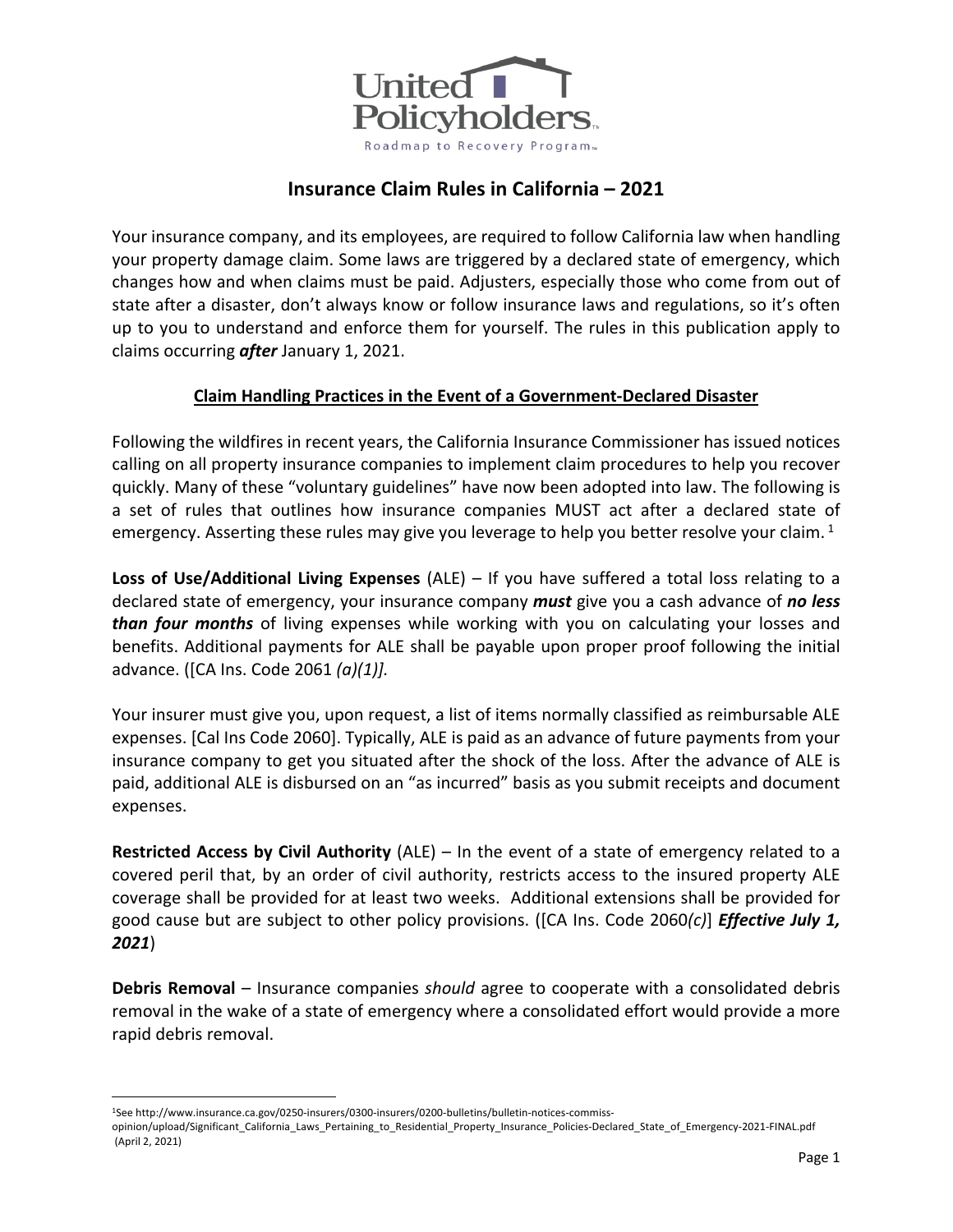**Buying or Rebuilding** – In the event of a total loss (disaster or non-disaster) CA law [Cal Ins. Code 2051.5 *(c)*] allows you to use your full replacement benefits, *including any building code upgrade costs and extended replacement cost coverage* you may have, to:

- rebuild your home at the current location,
- rebuild at a new location, or
- purchase an already built home at a new location. $2$

**Land Value Deduction** – In the event of a total loss to your property, the amount owed to you by the insurer is the cost to rebuild your home at its original location, including building code upgrade coverage and extended replacement cost coverage. A deduction for the value of land at the new location shall not be permitted. [Cal Ins. Code 2051.*5 (c)(2)]*

**Combining Coverages** – In the event of a claim related to a declared emergency, an insured shall be permitted to combine payments for losses, up to the policy limits, for the primary dwelling and other structures, to pay for expenses reasonably necessary to rebuild or replace the dwelling, if the policy limits for Coverage A are insufficient. [CA Ins. Code 10103.7*(a)*]

**Personal Property (Contents)** – In the event of a covered total loss resulting from a declared state of emergency, your insurance company *must* offer payment of no less than **30%,** up to \$250,000, of the policy limit applicable to the covered dwelling structure if your home was furnished at the time of loss. [CA Ins. Code 10103.7]

# **Personal Property Inventory**

If you are making claim for contents related to a total loss of your primary residence, your insurer shall not require you to use a company-specific inventory form. They *must* agree to accept any home inventory that you provide, if that form contains substantially the same information. Moreover, they *must* also agree to accept reduced itemization, or "bulking" of items (i.e., "15 books" instead of listing all titles). [CA Ins. Code 2061*(a)(2)(3)]*

# **Claim Handling and Time Frames**

Your insurance company must disclose all benefits, coverage, time limits, or other provisions of any insurance policy that may apply to the claim presented. When additional benefits might reasonably be payable under an insured's policy upon receipt of additional proofs of claim, the insurer must immediately communicate this fact to you and cooperate with and assist you in determining the extent of their liability. [10 CCR 2695*.7(a)*]

# **Processing your claim**

15 days – Your insurance company must acknowledge that they have received your claim within 15 days after you give them notice. They must provide you with the forms you're required to complete and provide you with reasonable assistance. [10 CCR 2695.5*(e)*]

<sup>&</sup>lt;sup>2</sup> See: United Policyholders – Buy or Rebuild? (http://uphelp.org/pubs/buy-or-rebuild); and Legal Opinion of General Counsel for the California Department of Insurance, Adam Code, April 3, 2008 (http://uphelp.org/sites/default/files/publications/435314cicsection2015.pdf)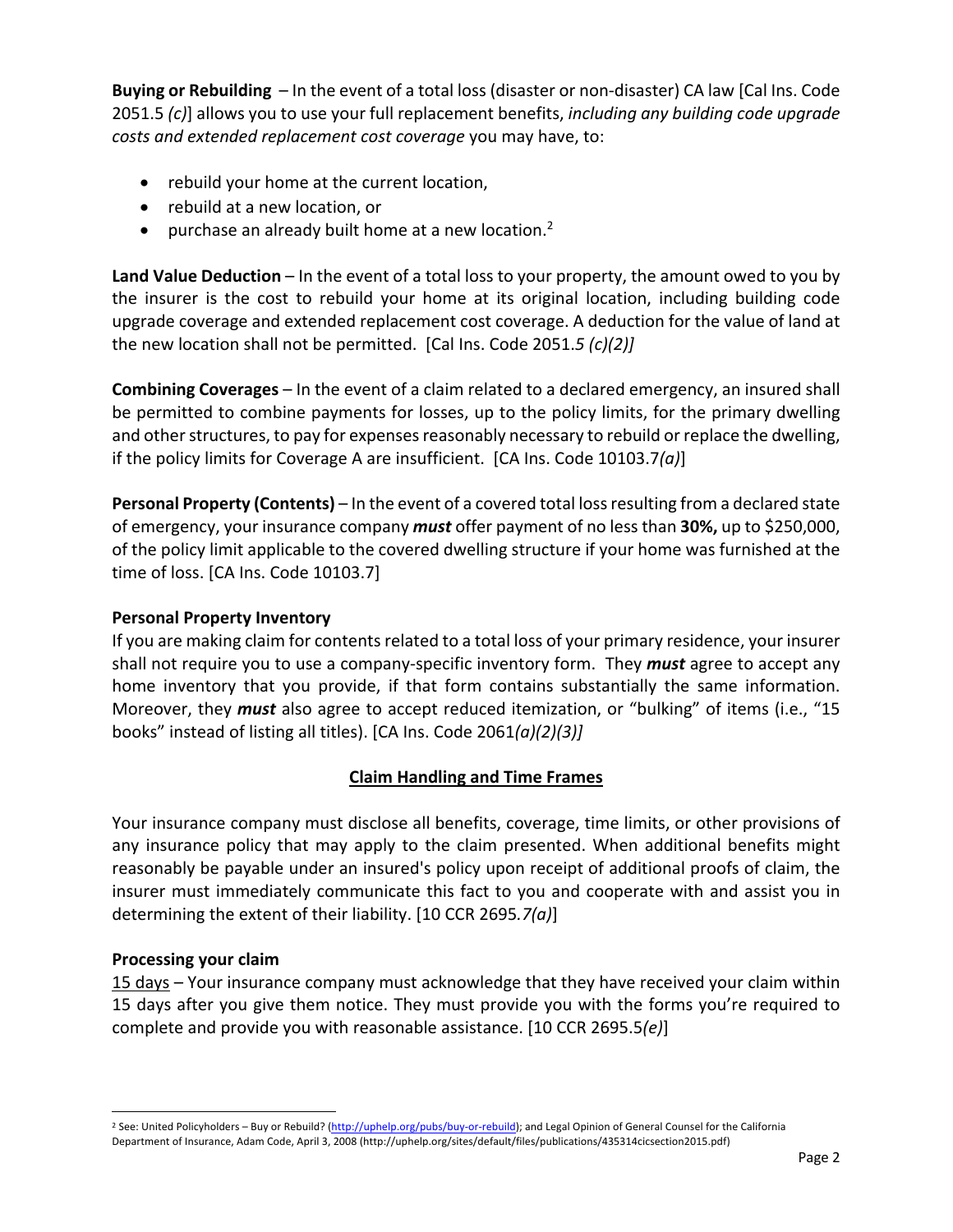# **Investigating your claim**

15 days – Your insurance company must begin any necessary investigation within 15 days of receiving your claim. [10 CCR 2695.5*(e)*]

Every insurer shall conduct and diligently pursue a thorough, fair and objective investigation and shall not persist in seeking information not reasonably required for or material to the resolution of a claim dispute. [10 CCR 2695.7*(d)]*

# **Communicating information to you**

15 days – Your insurance company must answer your questions and reply to your communications, including phone calls, emails, and letters, *immediately* but in no event more than 15 calendar days. [10 CCR 2695.5*(b)*]

15 days – Upon request, your insurance company must produce a copy of your claim-related documents within 15 days. [Cal Ins. Code *2071*]

30 days – Upon request, your insurance company must provide you with a complete copy of your policy within 30 days. [Cal Ins. Code 2071; 2084]

75 days – California currently requires 75-day notice of an insurer's intent to non-renew a policy. [Cal Ins. Code 678 *(c)(1)]*

6 months – If, within a 6-month period, your insurance company assigns a third (or subsequent) adjuster to your handle your claim, the insurance company must provide you with a written status report. This report must include a summary of losses and payments made, the amount of coverage, and whether they have hired any professionals to assist with the claim. [Cal Ins Code 2071] If the claim arises from a state of emergency and you are assigned a third or subsequent claims adjuster, the insurer shall provide the insured a primary point of contact and a direct means of communication. [Cal Ins. Code 14047]

# **Paying or denying your claim**

40 days – The insurance company must accept or reject your claim in whole or in part within 40 days of receiving proof of claim. If they reject your claim, they must list all factual and legal bases for doing so with explanation of any applicable statute or other law. [10 CCR 2695.7*(b)*] If your insurer is not able to determine coverage with the 40 days, they must provide you with written notice of the need for more time, including the reason for the delay, what information they need to decide, and an estimate of the additional time needed. [10 CCR 2695.7*(c)(1)*]

30 days – *If the insurance company accepts your claim*, they must pay the undisputed portion of the claim immediately, but not later than 30-days. [10 CCR 2695.7*(h)*]

# **Preserving your rights**

60 days – Your insurance company must provide written notice to you within 60 days of deadlines that cut off your right to collect additional benefits or file a lawsuit. The notice must clearly state the time limit and how it will impact your rights. Look for language that says, "Suit Against Us" or similar language, as this may start the clock ticking. [10 CCR 2695.7*(f)*]